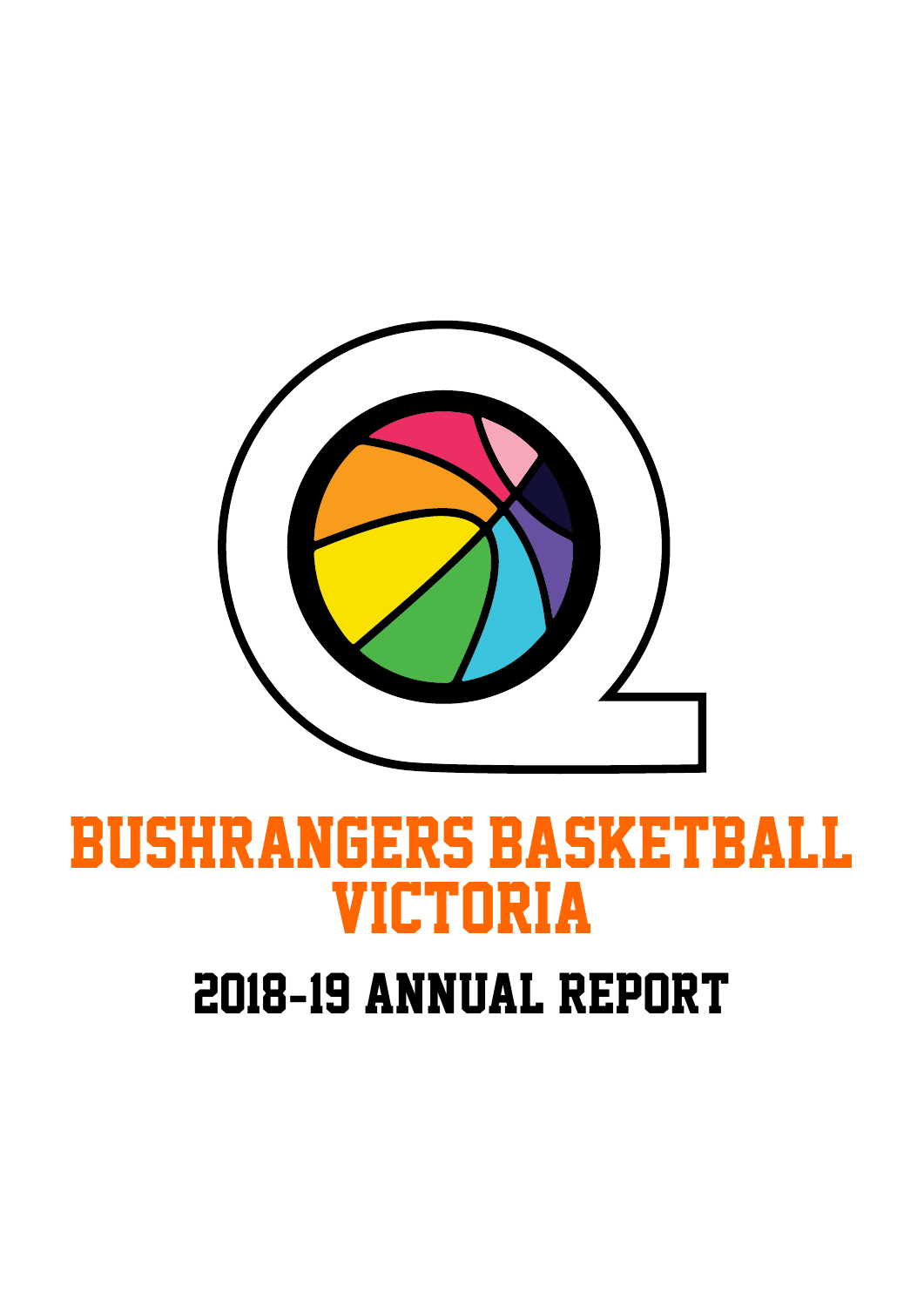# **Bushrangers Basketball Presidents Report**

The juggernaut that is Bushrangers Basketball Victoria (BBV) has shown no signs of slowing down. The club's rapid growth is a reflection of the demand that exists for basketball focused on reaching out to those that have fallen through the cracks of mainstream sport due to their gender and/or sexual identity.

Our modest goal for 2019 was to add one team to our Coburg competition. We have smashed this goal by adding two extra teams to Coburg and two new teams to our MSAC competition. And with several more teams to be entered into competitions in 2020 the aim of doubling our club numbers by 2021 doesn't just feel hopeful, it now feels conservative.

The Bushrangers brand has been busy; travelling all the way north to Brisbane and across the ditch to Auckland. It is exciting to know Bushrangers Basketball are the first LGBTIQ+ basketball clubs in Melbourne, Brisbane and Auckland …with more States and Territories on the not too distant horizon.

#### **Safe Spaces**

Our focus from inception has been to foster safe spaces for players on and off the court. This has driven us to establish strong partnerships and sponsorship agreements with local businesses that share and support our club's vision for inclusion and diversity.

BBV would like to extend our gratitude to our amazing 2019 sponsors:

- The Fox Hotel Collingwood (major sponsor)
- TISC Painting
- Captain Darling
- Pony Club Gym
- Alternative Womens Fitness
- Dr Anthony Dilleo (Neighbourhood Clinic)

Our sponsors have made a tangible difference in the lives of the Melbourne LGBTIQ+ community and our club is proud to be associated with them.

In the pursuit of safe spaces we are building towards having Inclusion and Diversity Officers in every team by 2020 with the help and guidance of Transgender Vic.

#### **Come Out & Play**

Our club understands the impact of intersectionality in the LGBTIQ+ community and strives to remove the barriers that may impede individuals from accessing basketball. With this in mind we successfully launched our community engagement campaign 'Come Out & Play'. The campaign's principal goal is to encourage those disengaged from sport and the community to reconnect via BBV. Through fundraising and several success grants we are now providing weekly free training to our players at Carlton Baths. A special thank you to Rebel Sport Melbourne Central for providing heavily discounted Molten game balls for our training and games.

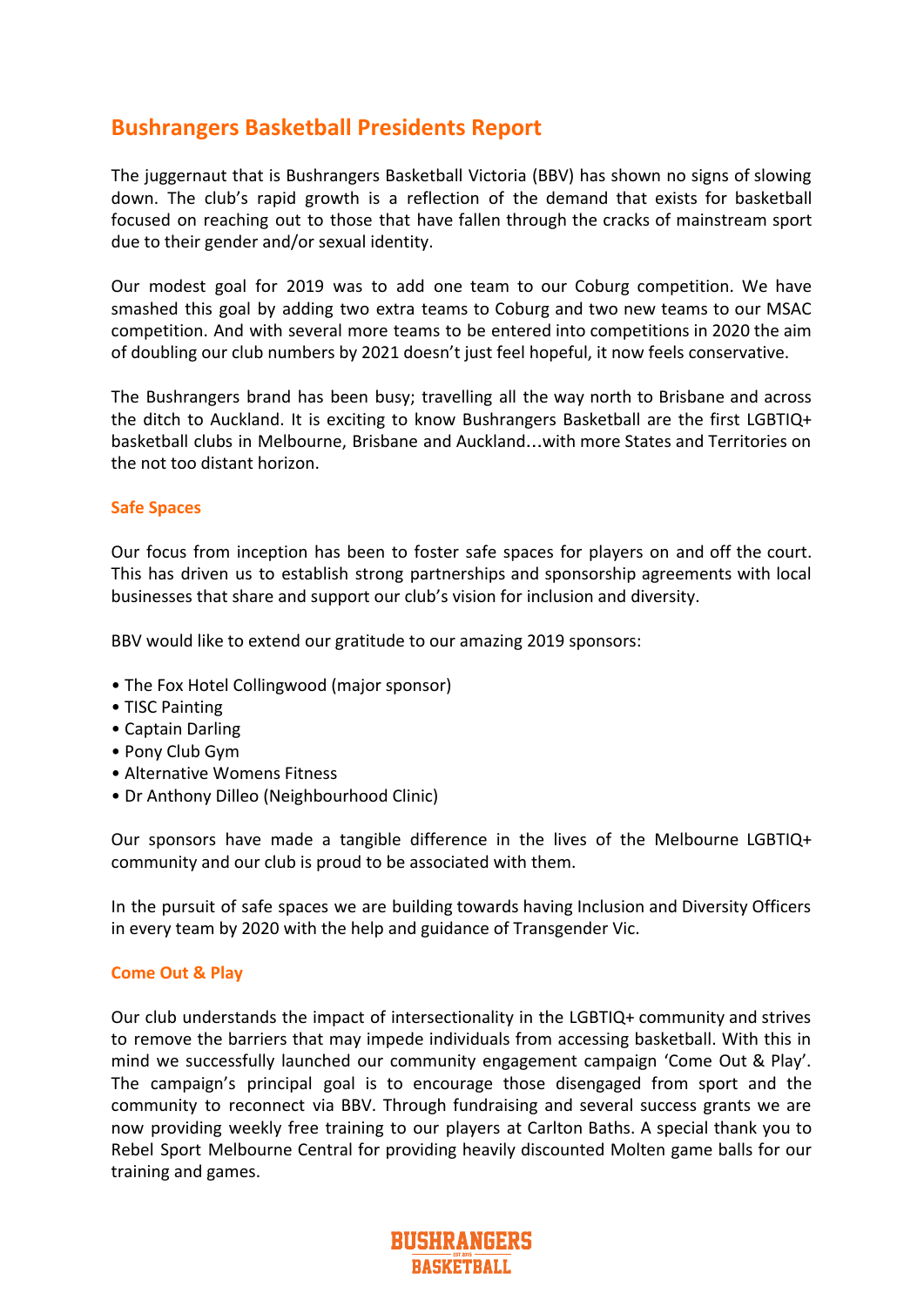Early 2019 saw Kate Tartsus kick off our online promotions with a brilliant introductory film for our campaign; I have no doubt this helped secure our successful This Girl Can Vic / VicHealth grant. In addition to this in May we filmed our official online promotion for 'Come Out & Play' with the expert film making help of Dan Karalus (Atticus Media) and Kirsty Marshall. We were lucky enough to be granted permission to use local band Dark Fair's track 'Nothing Can Break Me' and the use of Fitzroy Primary School as our set location.

'Come Out & Play' has found a soft place to land at Carlton Baths. Carlton Baths Programs Team Leader Alex Jovanovski has pulled out all the stops to make our club feel welcome, supported and safe.

YMCA at Carlton Baths fully supports our club's inclusion and diversity objectives and we couldn't be happier to finally have a home.

We have experienced a high number of enquiries through our official website launched earlier this year. The website was made possible through the hard work and creativity of Southside captain and board member Laura Toms. Thanks for all your hard work on the website and all our graphic art! We wouldn't be as pretty without your help.

Our training sessions have been overwhelmingly successful. Our stand out weeks have been run by Basketball Victoria's Sheena Atkin and Mad Basketball head coach Kaz Emery. We are looking forward to more guest coaching spots for the remainder of 2019.

We are crossing our fingers and toes for a 2020 visit from our first Bushrangers Basketball ambassador, Olympian and Basketball Australia Hall of Famer Shelley Gorman. We are blessed to have her support and are proud to have her endorse our campaign.

#### **Governance**

From the outset our club has laid down strong foundations for how we want our club to be governed. We want to reach out and support gender diverse and transgender players who might be missed by other LGBTIQ+ sporting clubs. Given this clear focus we developed and released our club's Gender and Sexual Diversity Guidelines. These guidelines would not be possible without the amazing help of Proud2Play or the reference point from all the hard work they did with assisting Cricket Victoria with their guidelines. We also extend special thanks and gratitude to Dr Erin Stapleton (Gender and Sexuality Academic) for working endlessly on edits and also to Bushrangers Basketball Queensland President Olivia Donaghy (Psychologist and Coordinator of QLD Childrens Gender Service) for all their guidance with the final product.

We are learning from our mistakes and are constantly reviewing and fine tuning our procedures. Tia Bell and Bindy Cohen have worked tirelessly to improve our uniform ordering and registration process for new players.

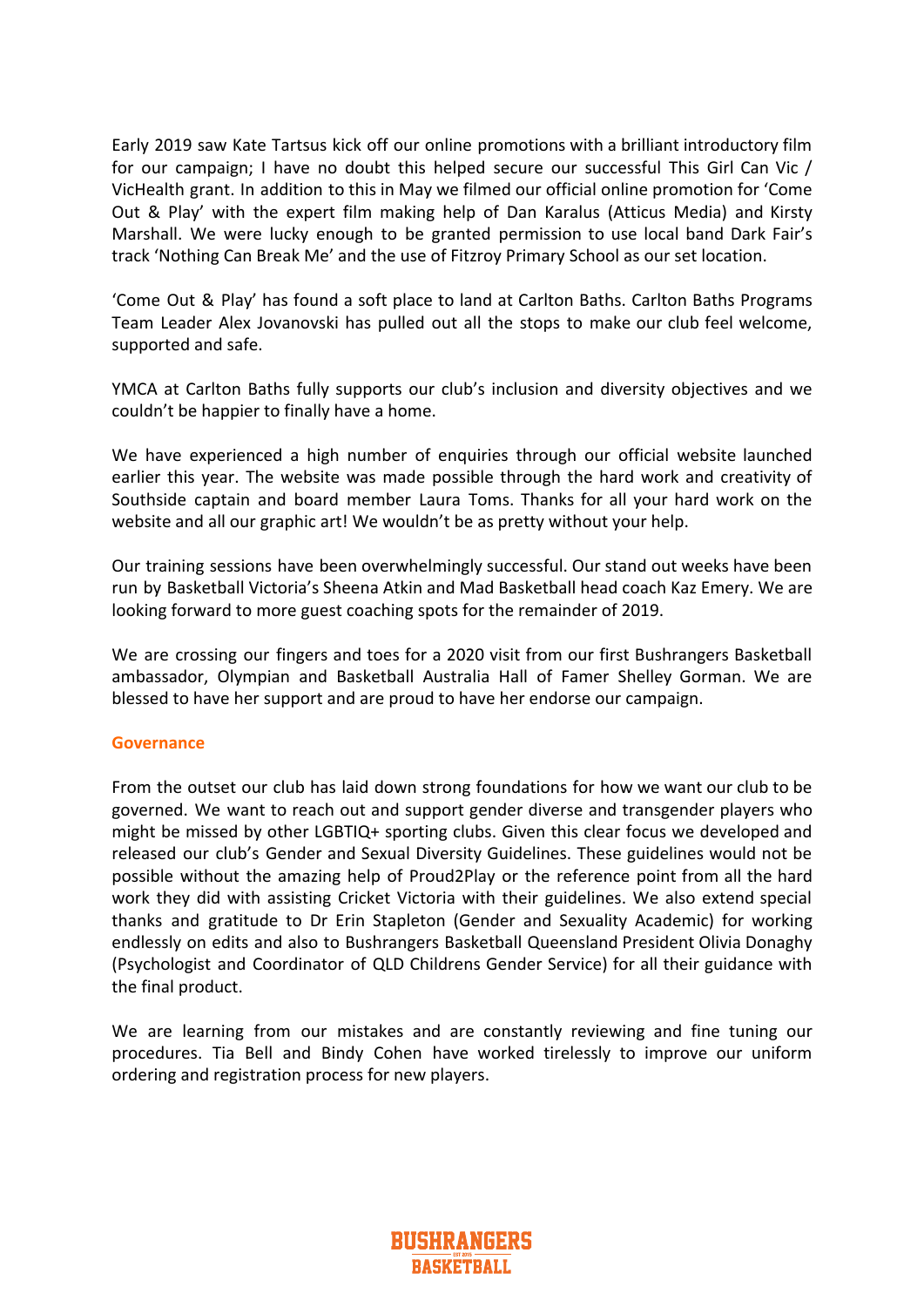#### **Globe Networking**

We have enjoyed the support and recognition of Globe Networking in 2019. I have been particularly honoured to receive a nomination as a finalist for the John Marriot Sportsperson of the year award.

We are looking forward to the Awards night on 11 October and are excited to hear the outcome irrespective of the result.

#### **Fundraising and Social Committee**

We have put the fun in fundraising with a multi faceted approach to drumming up much needed resources to support the club. From t-shirts, hoodies, Vegan BBQs, charity tattoos to raffling Kylie Minogue LPs. It has been fun, exhausting and rewarding. A big thanks to everyone that has donated their time and or money over the year. Your help is noticed and valued. All of this fundraising has been carefully watched over and recorded by our brilliant Treasurer Bindy Cohen. Your hard work is unmatched and the club appreciates everything you do.

A huge part of the success of our club is our social gatherings. Marree Bennett and Lee Haukedahl have smashed it out of the park with all of their efforts. It can be challenging coming up with new ideas to bring the club together but they have done a fantastic job. I am particularly proud of our new monthly alcohol free Bushrangers Bushwalks and look forward to seeing what adventures they have planned for the new year.

#### **Thanks**

The club would not be possible without the hard work and dedication of our outstanding board members. I sincerely appreciate everything you do and look forward to working together in 2020.

Stella Lesic BBV Club President and Founder.

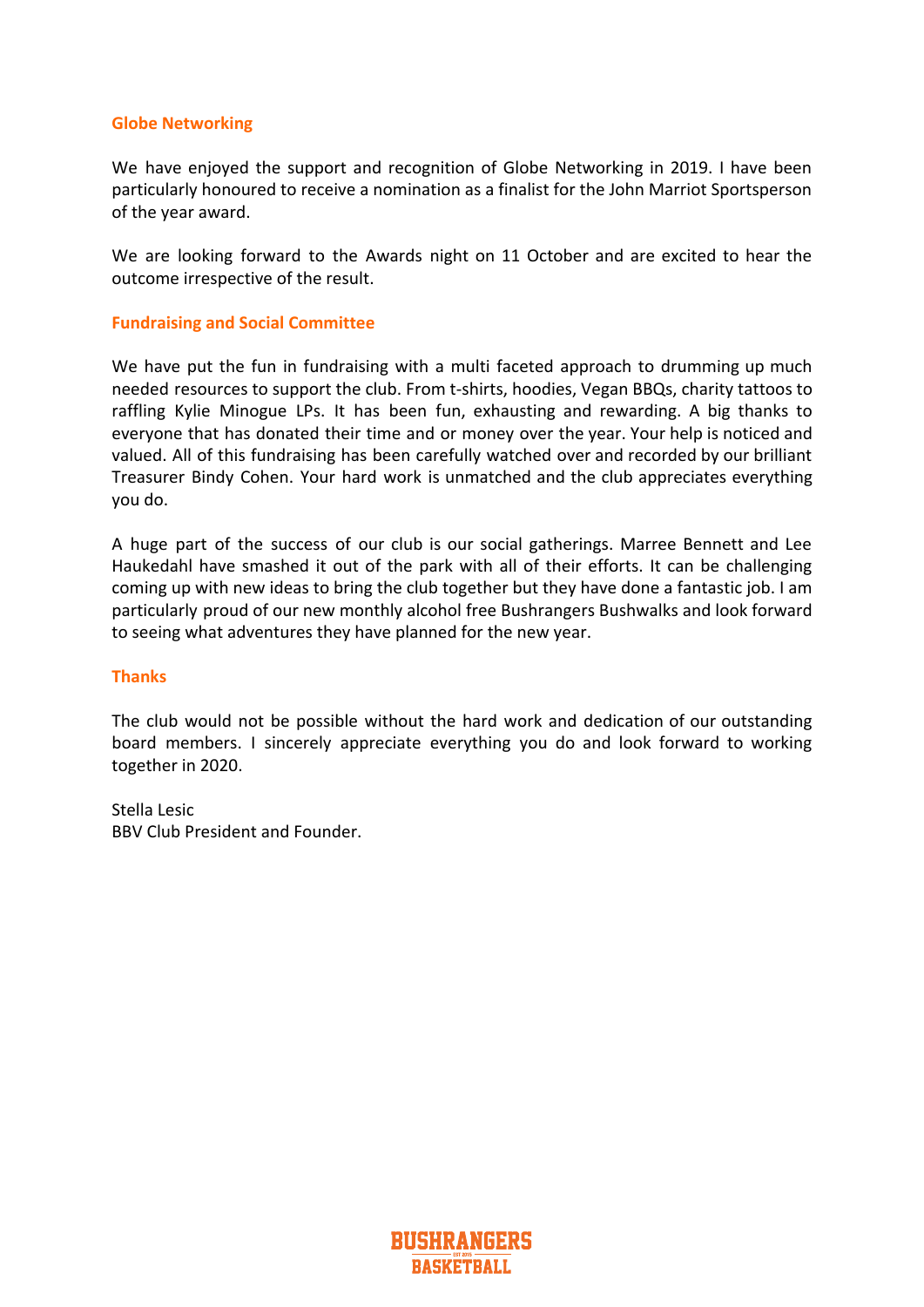# **Social Committee Report**

As our club has continued to grow, we've been excited to create several different social events for our club. By creating this social atmosphere, we have created strong team friendships off the court, and have provided space for non-playing members, family and friends to jump in and participate as well.

The social committee is run by Maree Bennett and Lee Haukedahl, who work together to create a variety of events for members. These events are either Bushrangers events for members, with an open invite for new people to join, or the club will find events run by other LGBTIQA+ communities in the city and we'll come along and show our support together.

Our club launch on  $11<sup>th</sup>$  May was the biggest social event we've run so far. Although we've existed as a club since 2015, we became incorporated this year, and celebrated with a big fundraiser, prizes, and queer entertainment. We raised over \$1800 from this night, a huge achievement for us!

Our most popular event is First Fridays: Come Out & Play, a monthly social event held at our club pub, The Fox Hotel in Collingwood. On the first Friday of the month members and friends are invited to get together, grab dinner, catch up, and have a dance. There's often a chance to win a raffle prize donated by local queer owned businesses.

Our newest event is Bushrangers Bushwalking. This monthly event was established to provide our community with the chance to socialise without the pressure of drinking. We've now run two very successful day trips, and are looking forward to exploring more of Victoria, especially leading up to warmer months.

On the 25th of May we partnered with Alternative Women's Fitness to run a B-Ballin Mixer. This was a fun event and a great way to link up with other LGBTQIA+ fitness groups in the area, for a light hearted skills and drills session.

As a club we've come together to support several other LGBTQIA+ causes, and had a lot of fun doing so. We participated in Move in May by doing a lap around the Botanical Gardens, with funds raised supporting programs to end homophobia in sport. For Wear it Purple Day, we attended a lawn bowls pride day hosted by Proud2Play. Additionally, we've attended trivia fundraiser nights hosted by the Argonauts and Spikers, Team Melbourne's rowing and volleyball teams.

The Bushrangers social calendar is very active, and we hope that we have enough diversity that everyone can find something they feel they can come along to.

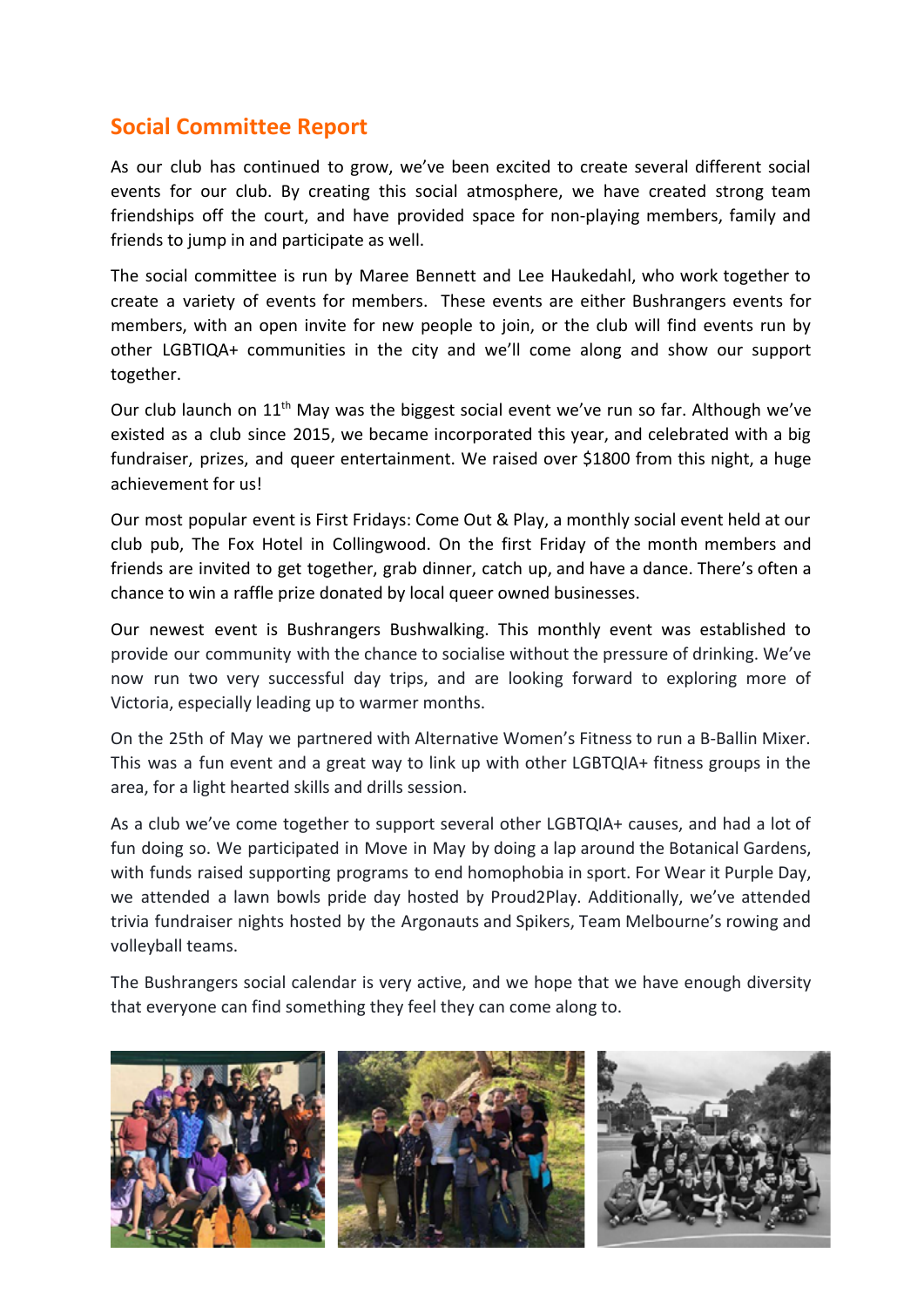# **Treasurer's Report**

I hereby present the financial report for the year ending  $30<sup>th</sup>$  June 2019.

It is very exciting Bushrangers Basketball were able to sign up many new playing and non-playing members. With continued support from the community this number is increasing at a consistent rate.

The club has recorded a net profit of \$11,253.59 for the financial year, with our cash reserves now represented by this figure. This result is represented by:

#### **Revenue**

Membership: Our membership drive was kicked off at our Launch Party where we signed up 40 non-playing members and 27 playing members, the numbers of playing members increased to 35 by the end of the financial year and continues to grow as new teams are registered.

Fundraising: The first major fund-raising event was our Launch Party at the Fox Hotel. Additionally, we have raised funds through sales of merchandise and a sausage sizzle at the Sydney Road Festival. Our fundraising efforts helped the club to pay the difference in costs for the increasing price of jerseys allowing our players to purchase jerseys at a reasonable and fair price.

Donations: A number of small businesses have gotten on board with the club and have contributed not only funds but discounts to club members. This financial year's donations were made by The Fox Hotel, TISC Painting and Dr Anthony Dileo.

Grants: The club has been lucky enough to receive two grants from Vic Health valuing at \$5000 and one from Globe valued at \$2000. The main purpose for these grants is to help fund and promote our 'Come out & Play' program. We have already purchased basketballs, spare jerseys for players as well as spent some of the money on our 'Come Out & Play' video and advertising for our weekly training sessions.

#### **Banking and Finance**

The club runs an interest saving account, this has returned a small amount of interest earned of \$12.17.

#### **Expenditure**

Our expenditure has been purchasing items for training and spares jerseys so that new players can 'Come Out & Play' without worrying about the expense of associated costs.

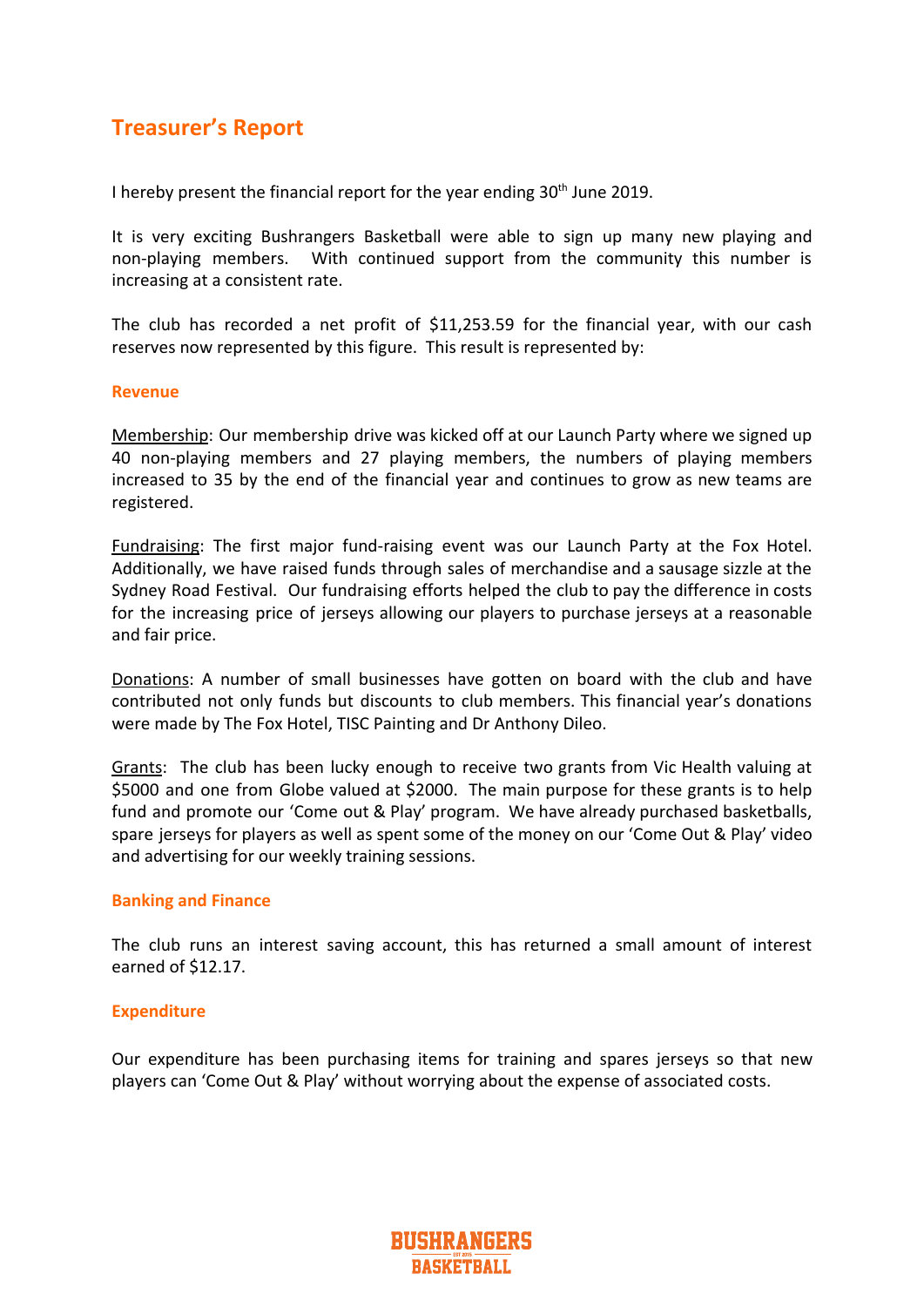#### **2018 – 19 Financial Year**

The club has worked hard to give our members the opportunity to attend weekly training at no expense to our members and people just wanting to give Basketball a try through 'Come Out & Play'. We are continually working towards having registration fees waived for teams and have been able to achieve this for some of our new teams.

Bushrangers have charged a minimal membership fee for both players and non-players, we will continue to review this pricing and seek the best possible deals for our members.

Finally, I would like to thank my fellow committee members, Stella, Beth, Lawry, Maree, Lee, Tia, Alicia and Laura for your efforts in ensuring the continued success of Bushrangers Basketball Vic. I also look forward to continuing my association with the club and its committee in 2019-20.

Bindy Cohen

Treasurer

#### **Financial Declaration**

**Annual statements give a true and fair view of financial performance and position of the incorporated association.** 

We, Stella Lesic and Bindy Cohen, being members of the committee of Bushrangers Basketball Vic certify that:

"The statement attached to this certificate give a true and fair view of the financial performance and position of the above named association during and at the end of the financial year of the association ending 30 June 2019".

 $Signed:$ 

Stella Lesic, President Date: 01.10.2019

Signed:

Bindy Cohen, Treasurer Bindy Cohen, Treasurer Date: 01.10.2019

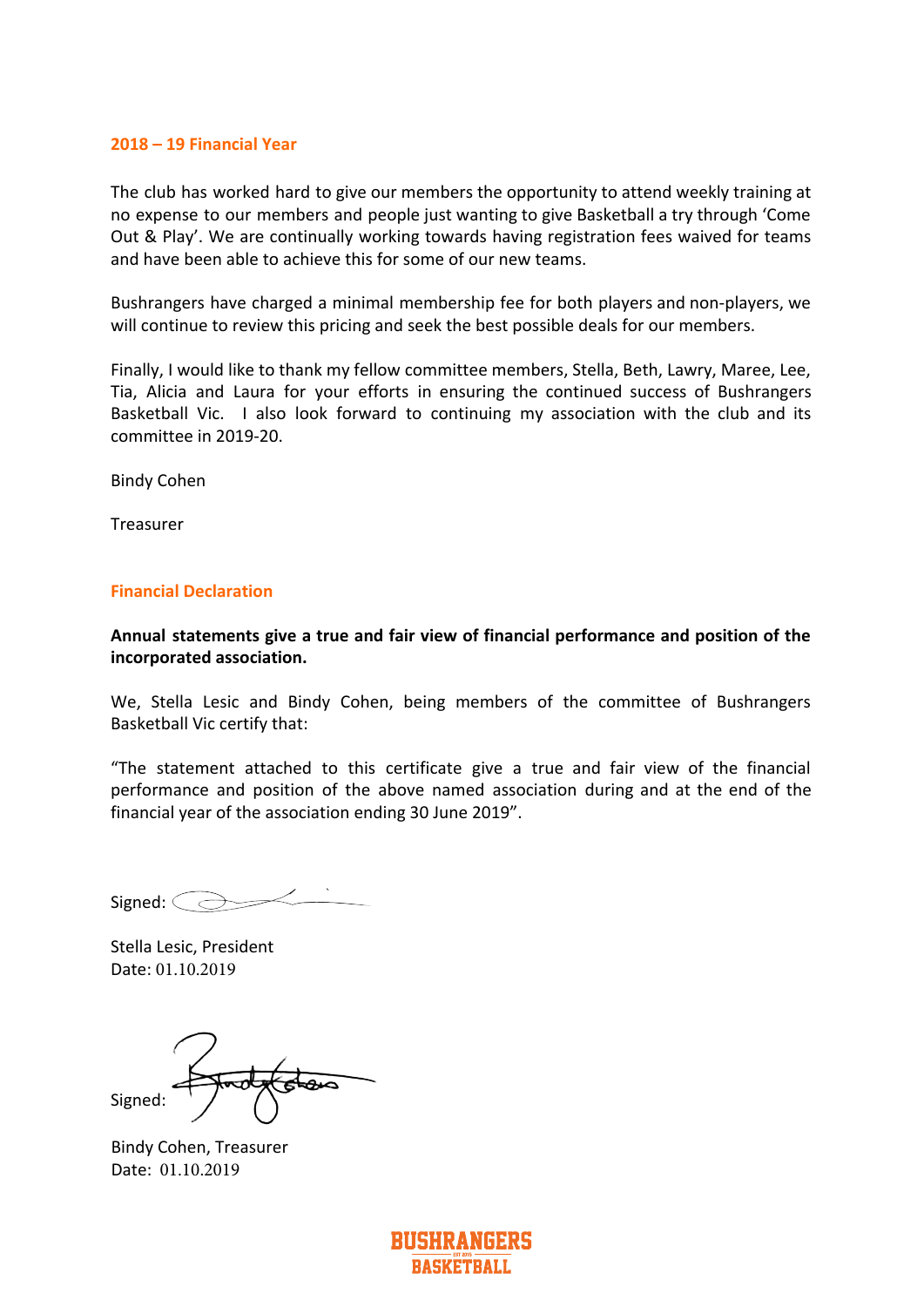# **Profit and Loss**

**1 July 2018 to 30 July 2019**

|                                             | 2018/2019   |
|---------------------------------------------|-------------|
| <b>Revenue</b>                              |             |
| <b>Tee Shirt/Singlet Sales</b>              | \$2,640.00  |
| <b>Registration Received Coburg Players</b> | \$600.00    |
| Memberships                                 | \$120.00    |
| Grants                                      | \$7,000.00  |
| Sponsorships                                | \$850.00    |
| Interest Earned                             | \$12.17     |
| Other                                       | \$0.00      |
| <b>Jersey Sales</b>                         | \$720.00    |
| <b>Fund Raiser Launch Party</b>             | \$2,725.00  |
| <b>Fund Raiser Sausage Sizzle</b>           | \$281.46    |
| <b>Total Revenue</b>                        | \$14,948.63 |

## **Expenses**

| Tee Shirt Singlet Puchase                 | \$1,896.14  |
|-------------------------------------------|-------------|
| Registration Paid Winter Season Coburg    | \$470.00    |
| <b>Grants Spendings</b>                   | \$260.25    |
| Sponsorship Spendings                     | \$125.15    |
| <b>Office Supply</b>                      | \$33.15     |
| Other                                     | \$35.00     |
| Jersey Purchases                          | \$875.35    |
| Advertising                               | \$0.00      |
| <b>Total Expenses</b>                     | \$3,695.04  |
| Net Income                                | \$11,253.59 |
| <b>Balance Sheet</b><br>at 30th June 2019 |             |
| <b>Assets</b>                             |             |
| Cash at Bank                              | \$11,253.59 |
| <b>Liabilities</b>                        | \$0.00      |
|                                           |             |

| <b>Total Equity</b>   | \$11,253.59 |
|-----------------------|-------------|
| <b>Members Equity</b> | \$120.00    |